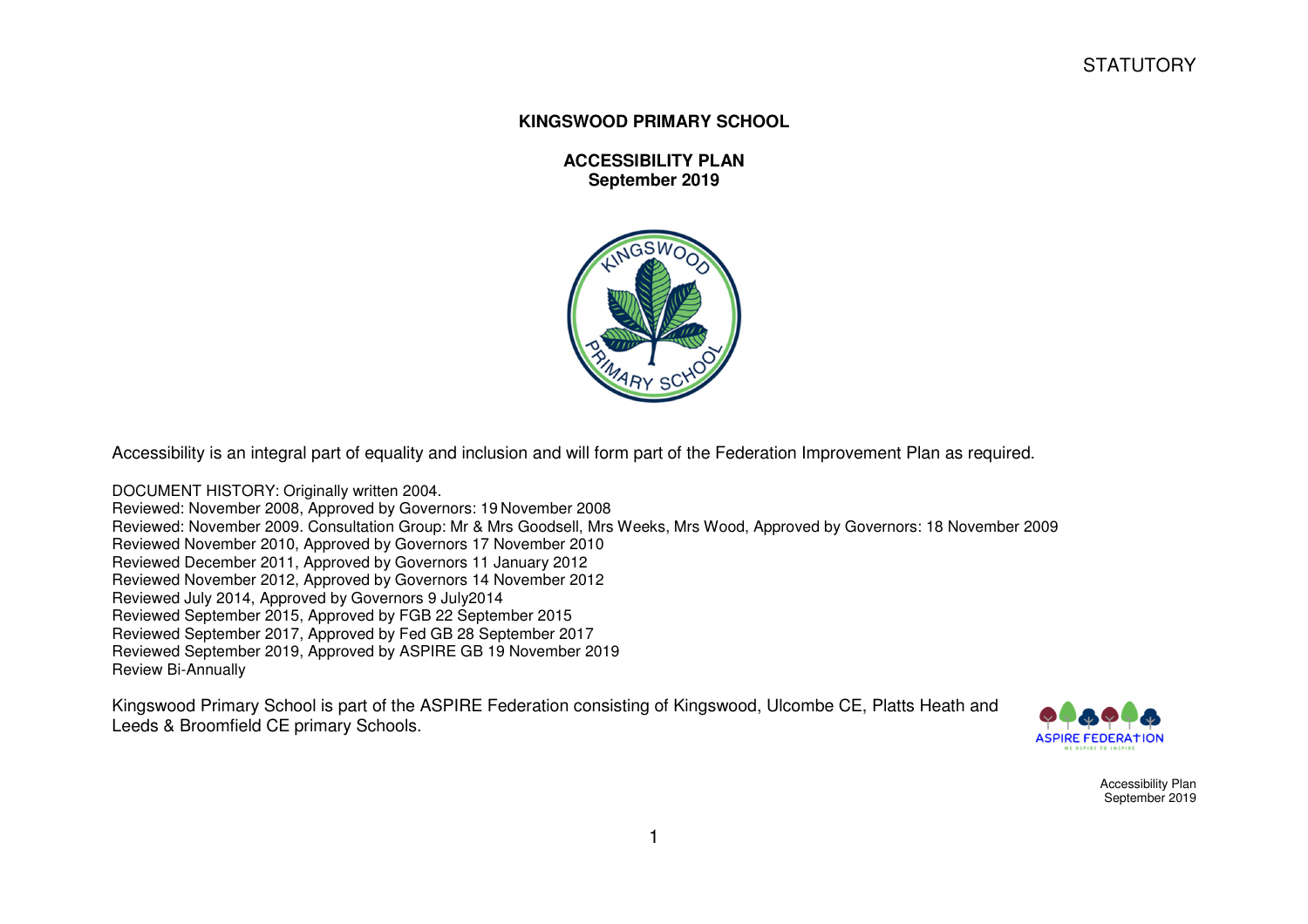### **FOCUS: ACCESSIBILITY - Providing Information**

| <b>Action</b>                                                                                             | <b>Strategies</b>                                                                                                                                                                                                                                                                                                                                                                                                 | Resources: training, staff<br>development, supply costs,<br>equipment, materials etc.                                                                                                                      | <b>Financial</b><br>implication | <b>Time</b><br>Plan | <b>Monitoring</b><br>(Who? How?<br>When?)                                                         | <b>Success</b><br><b>Criteria</b>                     |
|-----------------------------------------------------------------------------------------------------------|-------------------------------------------------------------------------------------------------------------------------------------------------------------------------------------------------------------------------------------------------------------------------------------------------------------------------------------------------------------------------------------------------------------------|------------------------------------------------------------------------------------------------------------------------------------------------------------------------------------------------------------|---------------------------------|---------------------|---------------------------------------------------------------------------------------------------|-------------------------------------------------------|
| Improve the delivery of<br>information to groups<br>that is user friendly for<br>people with disabilities | Make signs etc. more pictorial<br>Use photographs of activities<br>Differentiated curriculum activities<br>e.g. information provided on audio<br>tape, computer programmes with<br>visual effects/sound. Large Print.                                                                                                                                                                                             | Advice from<br>Physical/Sensory/Language&<br>Communication/Traveller<br>Support agencies<br>Non LEA providers (e.g.<br>Support groups such as The<br><b>Autistic Society)</b><br>Different learning styles |                                 | Ongoing             | Governors<br>through<br>classroom/<br>school visits                                               | Strategies<br>observed                                |
| Communication with<br>parents                                                                             | Use Newsletter to raise<br>awareness<br>Maintain Open Door Policy<br>Be proactive in communication<br>with parents to support<br>home/school partnership<br>Use of FLO to establish positive<br>home school relationships<br><b>Parent Meetings</b><br>Use of sharing/class assemblies<br>Use of text message service<br>Use of letters to parents<br>Staff availability in playground<br>before and after school | Induction of new staff                                                                                                                                                                                     |                                 | Ongoing             | Questionnaire/<br>written/<br>supported to<br>parents<br>annually to<br>inform SIP -<br>Governors | Articles in<br>Newsletter,<br>meetings for<br>parents |
| Use pictorial signage<br>for children with<br>autism/learning<br>difficulties                             | Utilise picture communication<br>icons from autistic advice. Visual<br>Timetables                                                                                                                                                                                                                                                                                                                                 | Laminated notices<br>(photocopying, lamination,<br>support staff time)                                                                                                                                     |                                 | Ongoing             | Governors<br>through<br>classroom<br>/school visits                                               | Visible signage                                       |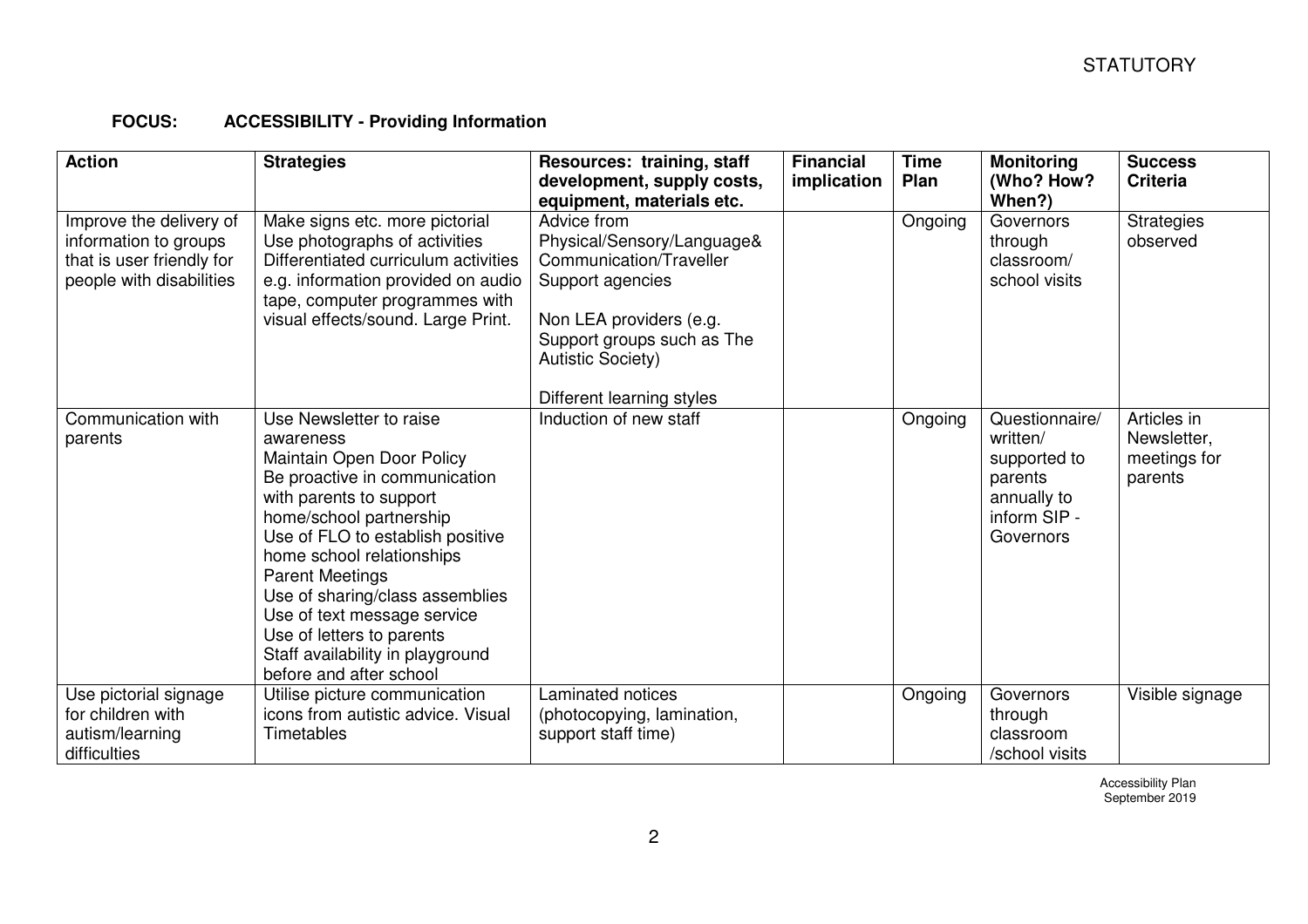# **STATUTORY**

Accessibility Plan September 2019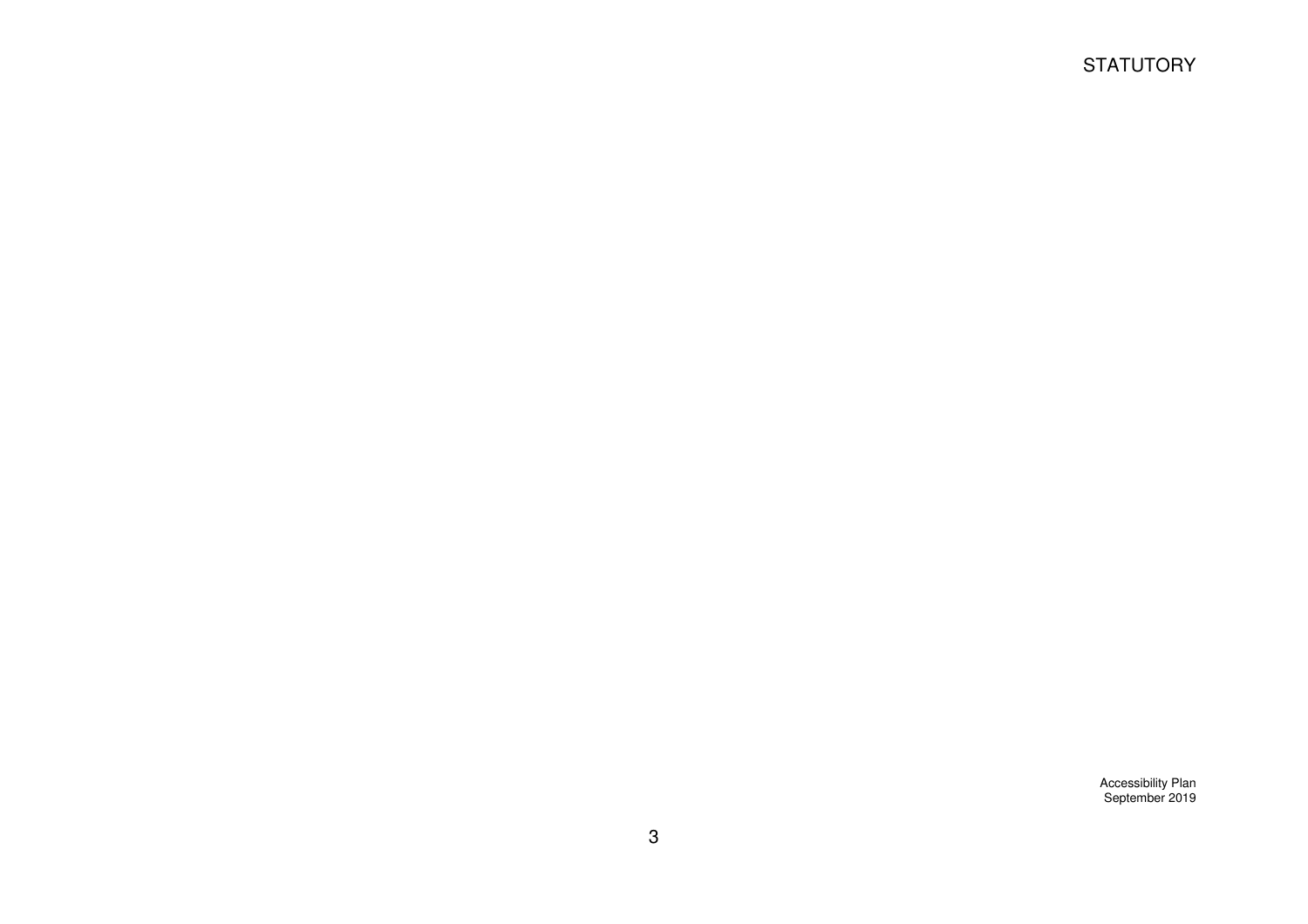### **FOCUS: ACCESSIBILITY – Physical Environment**

| <b>Action</b>                                                                                      | <b>Strategies</b>                                                                                        | Resources: training, staff<br>development, supply costs,<br>equipment, materials etc. | <b>Financial</b><br>implicatio<br>ns | <b>Time Plan</b>             | <b>Monitoring</b><br>(Who? How?<br>When?) | <b>Success</b><br><b>Criteria</b>                                     |
|----------------------------------------------------------------------------------------------------|----------------------------------------------------------------------------------------------------------|---------------------------------------------------------------------------------------|--------------------------------------|------------------------------|-------------------------------------------|-----------------------------------------------------------------------|
| Wheelchair access to<br>the main building.                                                         | Ramp to front door                                                                                       |                                                                                       |                                      | 2019-20                      | Governors<br>visits                       | Ramp in place<br>and regularly<br>used by visitors                    |
| Addition of Dropped<br>kerb to car park from<br>playground side of the<br>school                   | Dropped Kerb or addition of<br>ramps to car park from<br>playground side of the school                   |                                                                                       | Unknown                              |                              | Health & Safety                           | Dropped Kerb or<br>Ramp in place<br>and regularly<br>used by visitors |
| Physical markings<br>(edges of steps/door<br>frames painted a<br>different colour to aid<br>access |                                                                                                          | Paint, Caretaker time                                                                 | £50                                  | 2019-20                      | Health & Safety                           | Action completed                                                      |
| Provide shower facility                                                                            | When planning additional or<br>replacement accommodation give<br>due consideration to shower<br>facility |                                                                                       | Unknown                              | Unknown                      | Finance<br>monitoring pair                | Shower facility in<br>place                                           |
| Creation of a quiet area<br>to meet<br>emotional/social needs                                      | SENCO to review current facilities<br>& discuss with staff                                               | Appropriate area - Library.<br>Materials for calming, eg.<br>music, lights etc.       |                                      | 2019-20                      | <b>AEN Governor</b>                       | Designated area<br>in use                                             |
| Plan emergency<br>evacuation of premises<br>for people with<br>disabilities                        | Consult with appropriate agencies                                                                        | Time                                                                                  |                                      | As and<br>when<br>applicable | <b>H&amp;S Governor</b>                   | Plan in place                                                         |

Accessibility Plan September 2019